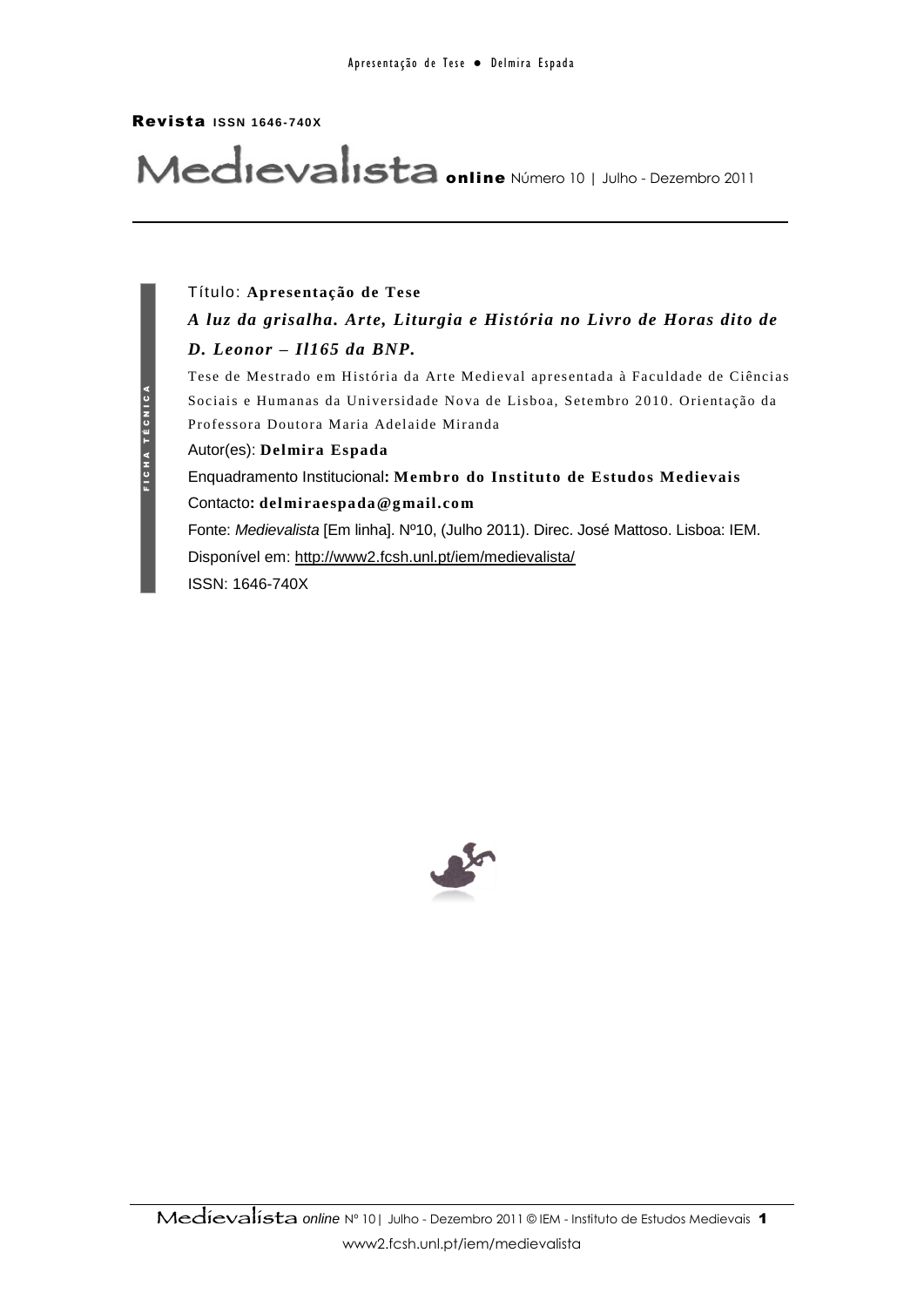## Apresentação de Tese

### *A luz da grisalha. Arte, Liturgia e História no Livro de Horas dito de D. Leonor – Il165 da BNP.*

Tese de Mestrado em História da Arte Medieval apresentada à Faculdade de Ciências Sociais e Humanas da Universidade Nova de Lisboa, Setembro 2010. Orientação da Professora Doutora Maria Adelaide Miranda

*Delmira Espada*



BNP, IL165, fl. 62

The dissertation entitled "The light of grisaille. Art, history and liturgy in the Book of Hours ascribed to Queen Eleanor of Portugal - IL165 from BNP" refers to one of the most remarkable manuscripts of the fifteenth century in Portugal. It is the focus of our investigation, involving the historical, artistic and liturgical aspects of its production. The volume is divided into eight chapters. In terms of methodology we started by raising the state of the art and develop a short approach to the figure of Eleanor of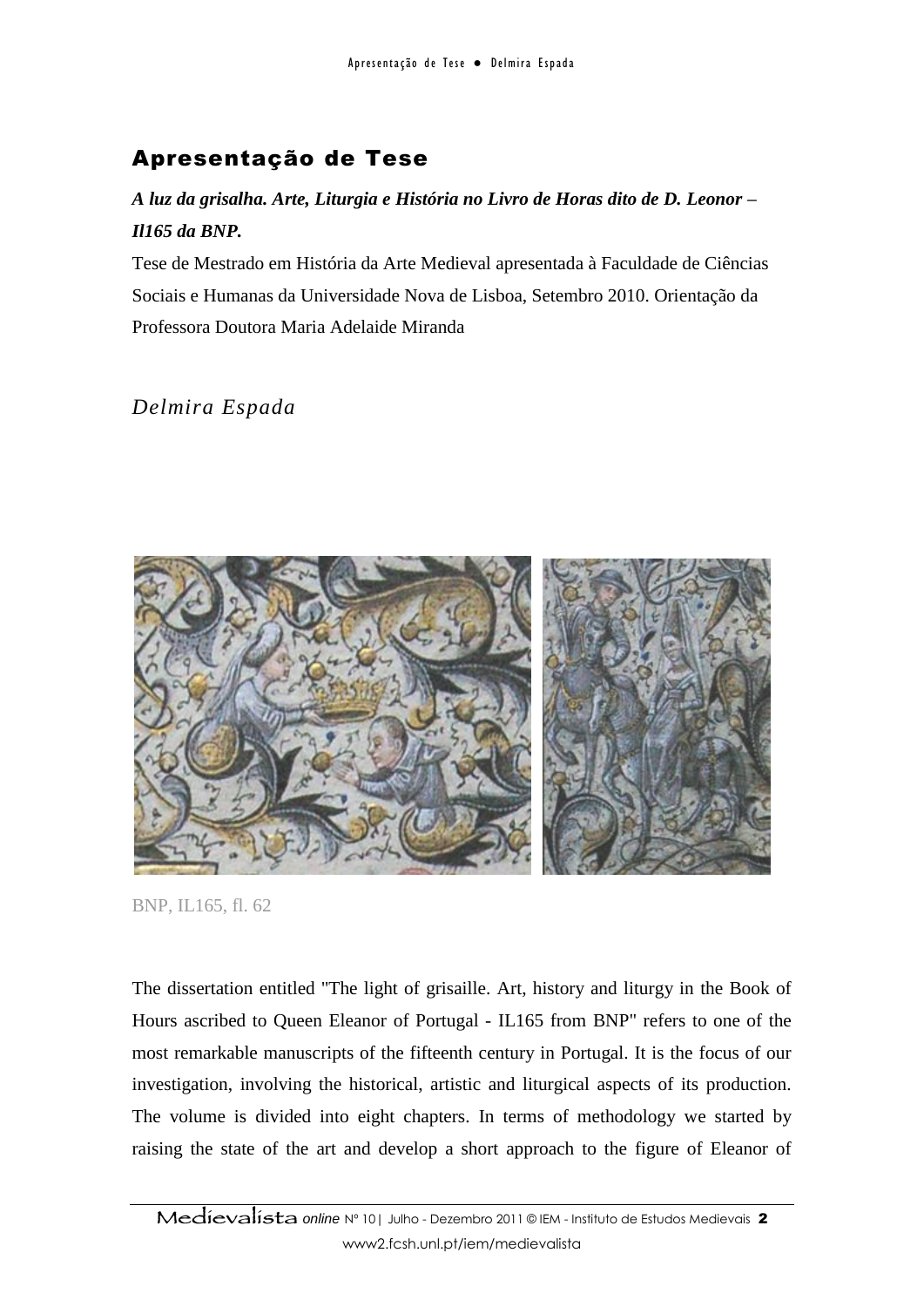Portugal, in her historical time, establishing possible routes that could have led the manuscript to the Queen. From the direct observation of the codex resulted its codicological description and the precise definition of its structure. This was essential for the transcription of the text, which helped us to understand the sections that comprise it and its relationship with the thumbnails and liturgical aspects. The demand for models and iconographic analysis, two key steps in this type of work, focused on the marginal figurations and full-page miniatures, having been made inside and outside the corpus. The work only became complete with the framing of the codex in the context of the illuminator work and the study of illuminated manuscripts in the late Middle Ages, particularly the way it explored the grisaille.

From all these subjects, we chose to expose a short presentation of the manuscript, a comparative analysis of its miniatures, the iconographic analysis of marginal figurations present in the Office of the Virgin, and finally the possible reconstitution of the route of the manuscript.

Commonly known as the Book of Hours of Eleanor of Portugal, dates from the third quarter of the fifteenth century and was illuminated in gold and grisaille, with occasional applications of colour. Illuminators appropriated this expressive pathway, exploring it, mainly for its potential of aesthetic innovation. It was widely accepted within the fourteenth century French court, meeting new impetus in the fifteenth century Flanders, where it was applied in a very creative way. Fully lighted in grisaille, our manuscript is presented as one of the best achieved examples of the whole corpus of its author, the Flemish Willem Vrelant, a notable artist coming from Utrecht, who developed the most significant part of his career in Bruges. The codex has a good state of preservation, though around ten full-page miniatures are missing. It is a manuscript of exception, of high plastic quality, at the level of the best produced in Flanders, suggesting, from the start, a commissioner of great prestige. It comprises 14 sections, highlighting the absence of the Hours of the Holy Spirit, the *O Intemerata* and the Suffrages. Formally, the beginning of each section included the introduction of two decorated folios, with well developed borders. The rhythm of the text is marked by the introduction of the red lines, initial ornamented and enhanced with watery yellow caps. Currently, it includes six full-page miniatures in loose folio, executed on thicker parchment.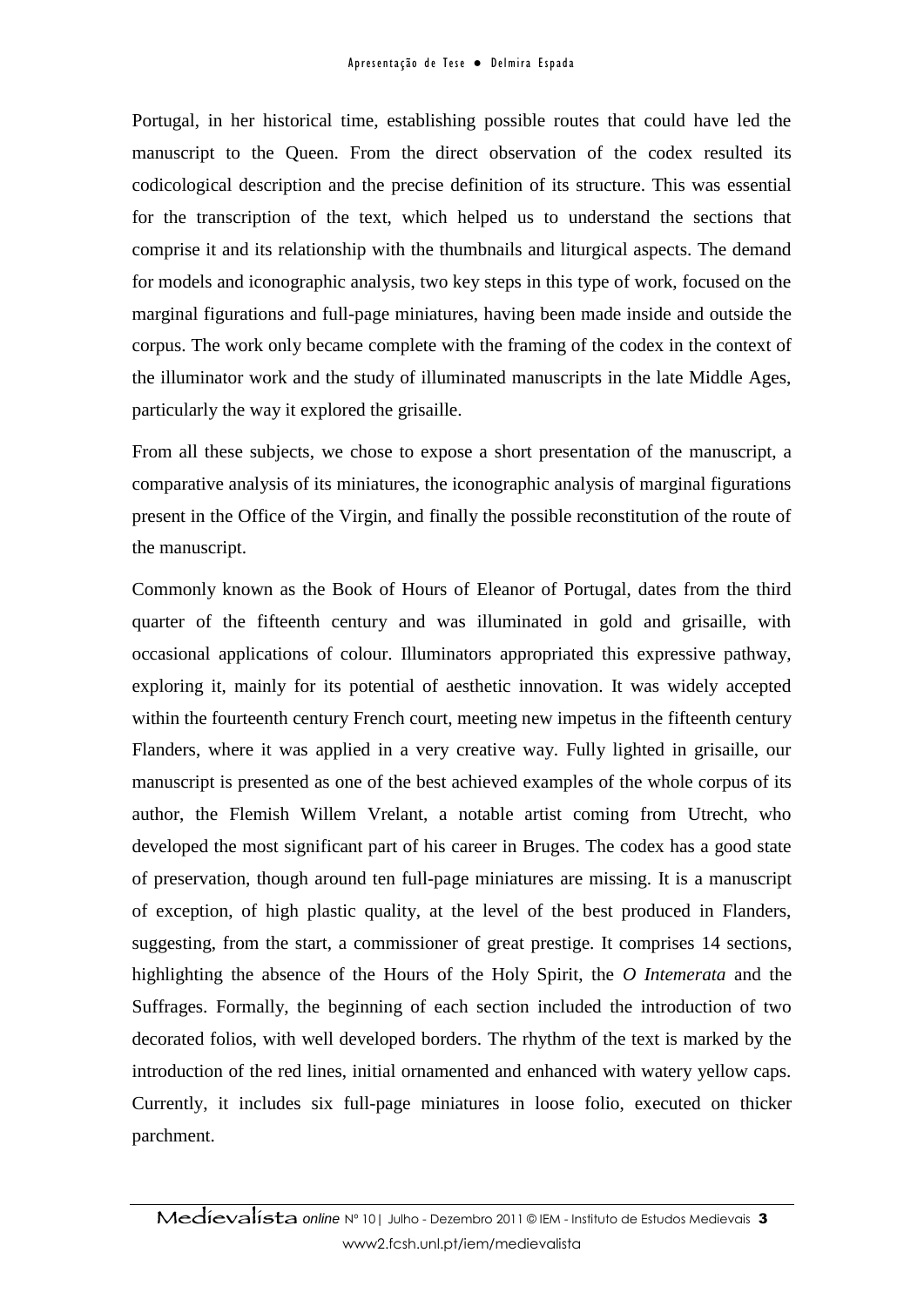

BNP, IL165, fls. 99v and 100

The search for models, led us also to the allocation of the "Cofre 13 of Coimbra" if not to Vrelant at least to his inner circle, since we have detected many similarities between this codex and another one from a private collection, which Bousmanne has included in the *corpus* of Vrelant. Not being a work of excellence (like IL 165), is yet at the level of other tasks.

Moreover, comparative analysis of the miniatures in and out of that *corpus*, coupled with the study of grisaille production, led us to MS 854 of the Pierpont Morgan Library, which suggests a link between Vrelant and Juan de Carrion allowing, on the basis of this relationship, to define a possible route of the codex into the hands of Queen Eleanor. This miniaturist is securely documented in the Castilian region of Avila from 1470, for his cooperation in the Books of the Cathedral Choir. Linette Bosch claims that his studio was active between 1465 and 1480, which coincides with the execution of our manuscript. According to her, he had been initiated for the infant Afonso and concluded, since after his death, to his sister Isabella the Catholic, which explains the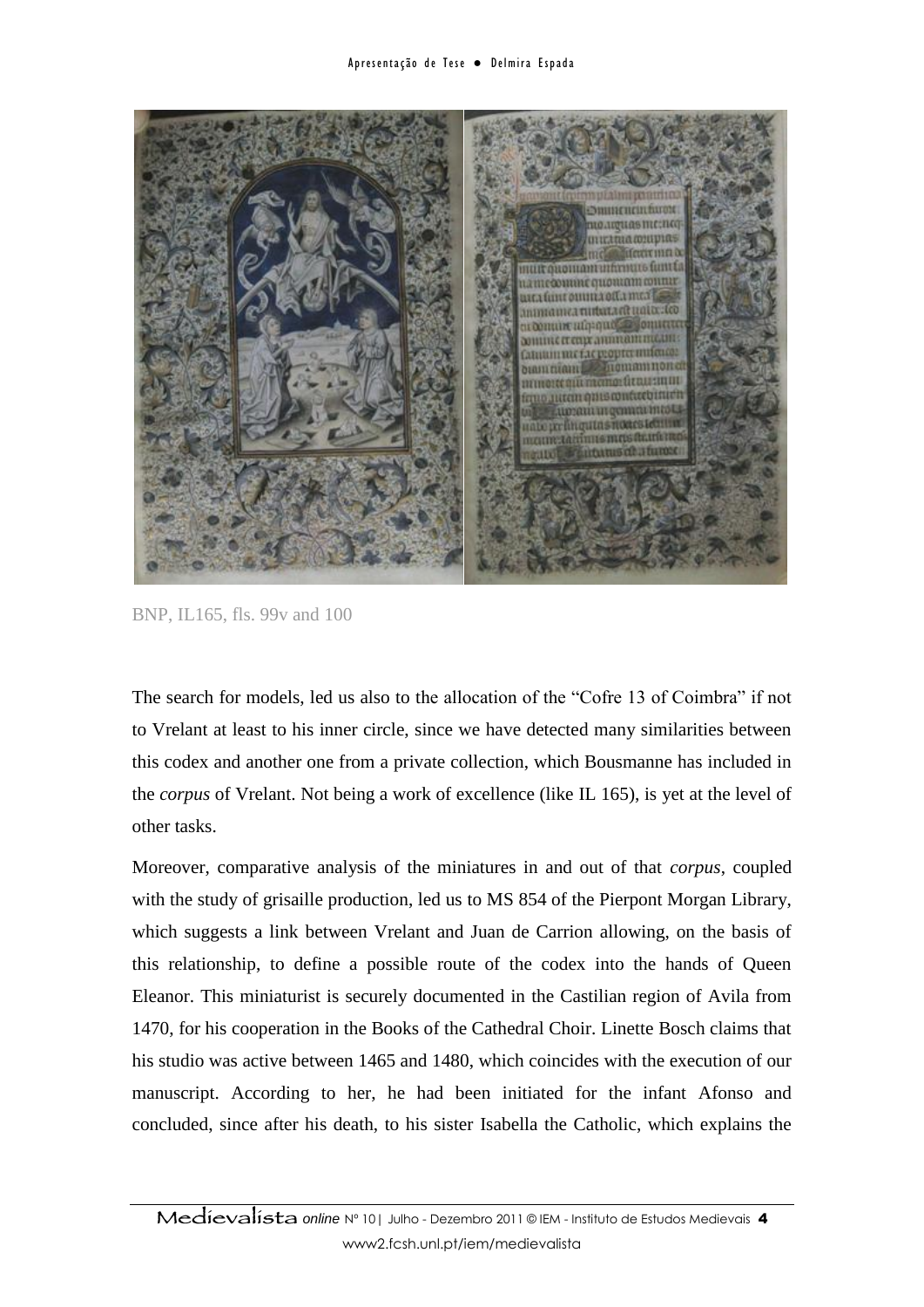formal proximity between some thumbnails of two codices, especially the *Visitation* and the *Annunciation to the Shepherds*.

Although the provision of a full-page illuminations to Vrelant is a consensus among various authors, no author has expressed his opinion in relation to marginal figurations. From what we have seen, we believe we have assembled the necessary arguments to assign them to the same illuminator. Although the scale of representation is rather limited, the design is strong, and expressive faces and poses incorporate a narrative character.

According to the reading we propose, the nuclei of figuration present at the margins of the Office of the Virgin - the Book of Hours most important part - narrate, in essence, a secular history of a biographical nature, whose relationship with the texts is only done indirectly through the parallels with the biblical narratives of the thumbnails. A joint reading of these nuclei will present the story of the king of France, Charles VII, with special focus on the intervention of Joan of Arc, in the episode that reversed the outcome of the Hundred Years War and ended the conflict.

Thus, the figurations of the Mass of the Blessed Virgin Mary (which precedes the Office) and at Matins present what we believe to be the first year rule of Charles VII. Several images of this monarch are known, but the one which is relevant here is the miniature that accompanies the Gospel according to St. Matthew in the Book of Hours of Étienne Chevalier, where the king is represented himself and his children (Charles and Louis XI of France), in place of the Magi. This miniature interests us in several ways: first, is a contemporary realization of the manuscript under review, and second, the costume of Charles VII coincides with the marginal figurations of our manuscript and, finally, the fact that the king is represented within a biblical narrative, even taking the place of a character, finds many parallels with the iconographical reading we have proposed.

Another of the representations that interests us to evoke is a drawing, dating from the sixteenth century, that Francois Avril has made known in 2003. This drawing inserts a representation of Charles VII, formally similar to that previously mentioned, accompanied by brief description that tells the intervention of Joan of Arc in regaining independence from France.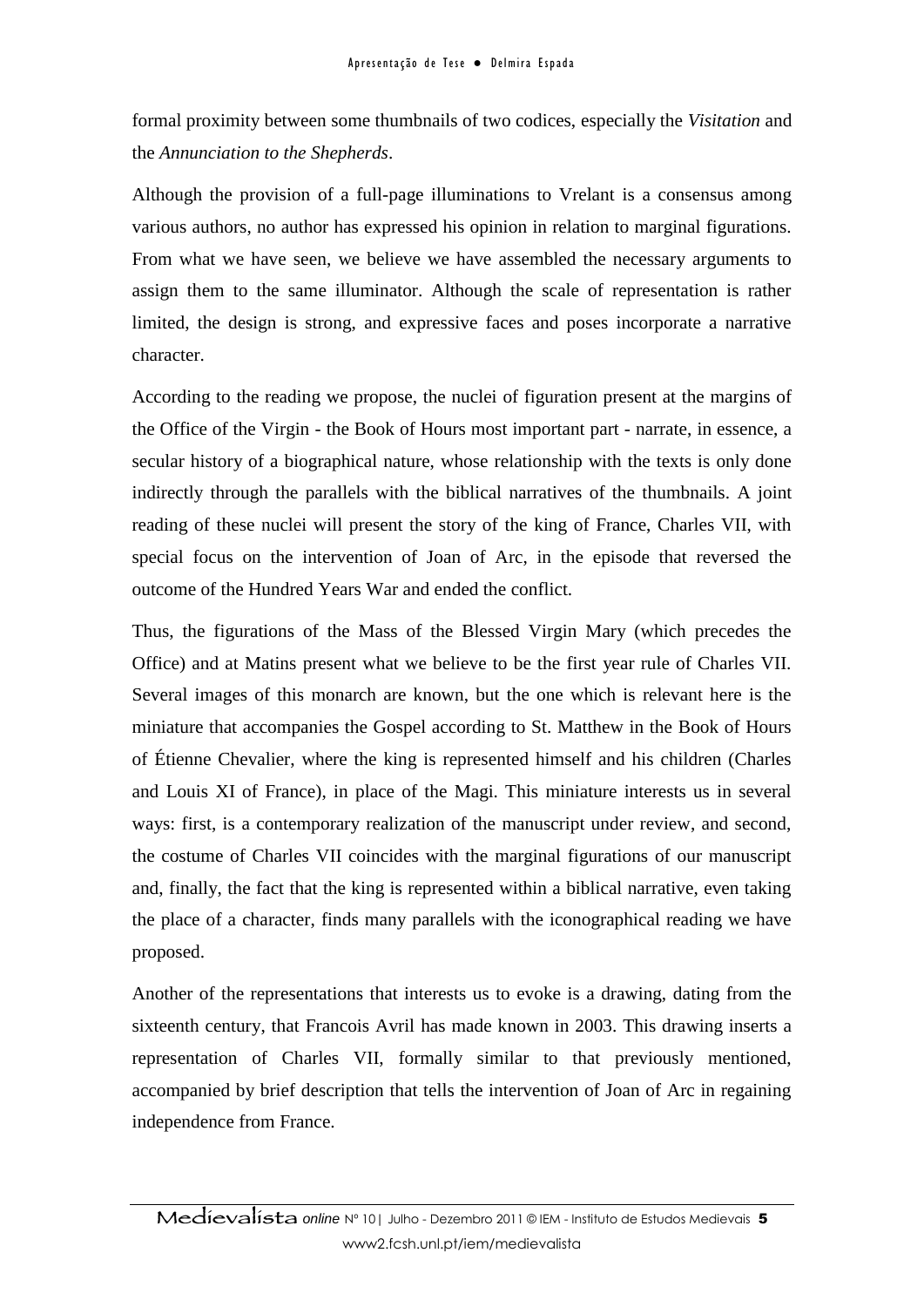Based on this scenario, we believe that the scenes of courtship and courtly life, respectively, in folios 33 and 40, can portray the dauphin Charles and his wife, Mary of Anjou. Not being, of course, faithful portraits, they reproduce typified figurations of a certain social status, which in the specific context of this codex, can be identified with actual figures.

Lauds contains scenes of fighting between supporters of the French cause (Armagnac) and the British, who the first sought to expel from its territory. The scene at the lower margin (folio 53v) was essential to identify the subject. The horn on the horse's head (an allusion certainly to the unicorn) and the female presence that the picture transmits, were determinant in the identification. Joan of Arc appears then fighting the enemies, in what probably was his first great divine mission: the liberation of the square of Orleans, which would definitely mark the turning of the Hundred Years War, or the fights she had on the way to Chinon, where she was received by the king in 1429.

Moreover, the joint analysis of two folios (53v and 54) suggests a parallel between the biblical story of the miniature, and the historical episode represented in the coeval marginal figuration. It is thus stateda moment of hope for humanity: the announcement of the coming of the Messiah, the presence of the expectant belly, and the salvation of the French crown by divine intervention, embodied in the figure of Pucelle.



BNP, IL165, fl. 53v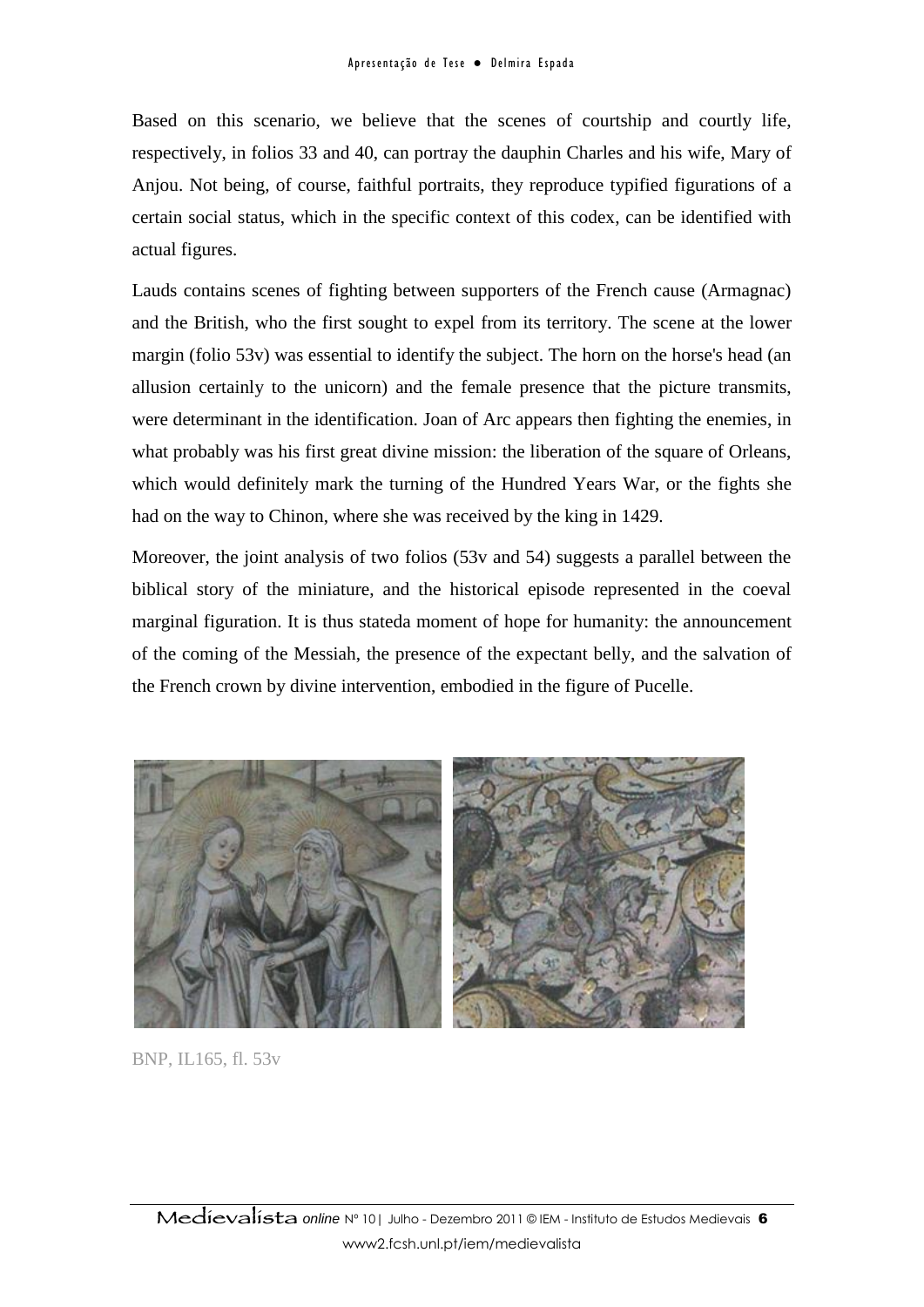The margin of folio 62 prefigure the great turning point in the life of the future Charles VII and the achievement of the mission of Joan of Arc: the consecration of the Dauphin in Rheims, which definitely legitimized his succession to the throne of France. The scene that unfolds in the lower margins is unambiguous, representing a warrior woman who comes from a lower social class. During this period, apart from Joan of Arc, what other women in these circumstances would appear in Book of Hours? Moreover, the fact that, in the margin upside in the same folio, a king appears to be crowned. What other king but Charles VII was crowned with the help of a warrior woman? The little scene at the beginning of Prima, is certainly the solemn consecration of the monarch in Reims, which occurred on July 17, 1429.

Harder to explain is why the coronation is made by a female figure. If, at first, we doubt it is the case of Joan of Arc, after some reflection we were forced to conclude that this is the most accurate reading. No other woman would justify her presence within this representation. One the contrary, the figure of Joan of Arc is of great significance: she was responsible for the ascension to the throne of the monarch and this was her divine mission, to crown the king in God's name.





BNP, IL165, fl. 62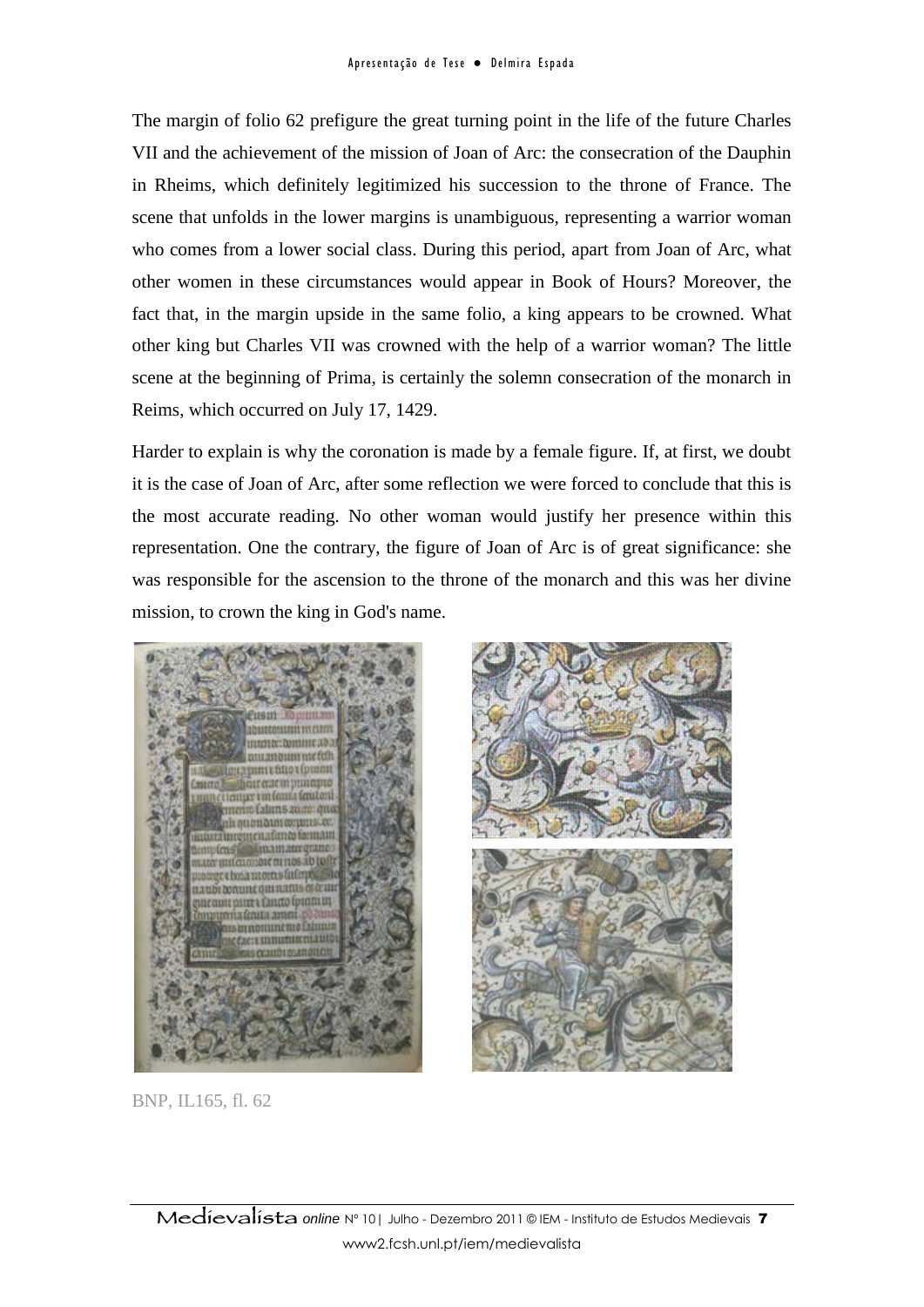On Terce, figurations continue the struggle for the expulsion of the British, at the same time announcing the celebration of the coronation of Charles VII, symbolically charged, by this anthropomorphic figure, half man half beast. Contrary to what occurs on folio 3, the bust of this figure is clearly male, coating the dignity of a statesman. The animal itself that supports the bust (a kind of wolf) implies an uplifting attitude, having the neck wrapped in a golden drapery. Situation is analogous to a Pentecost on folio 195v of the Book of Hours of John the Fearless, where, standing on the shore, are a lion and a fox, depicting the conflict between the Duke of Burgundy and Louis of Orleans, in which the latter (here represented by the fox) was assassinated at the behest of the former.

There is also the fact that the figure is crowned. This symbol of the new monarch shows him as a confident leader, taking charge of the command of the reconquest of French territory. Again, the illuminator, on its own initiative or under patronage instructions, sought the parallels between biblical history and contemporary events: the announcement of the birth of Christ, who seeks the salvation of Men and the legitimation of the dauphin who prepares the release of France from English rule.



BNP, IL165, fls. 65v and 66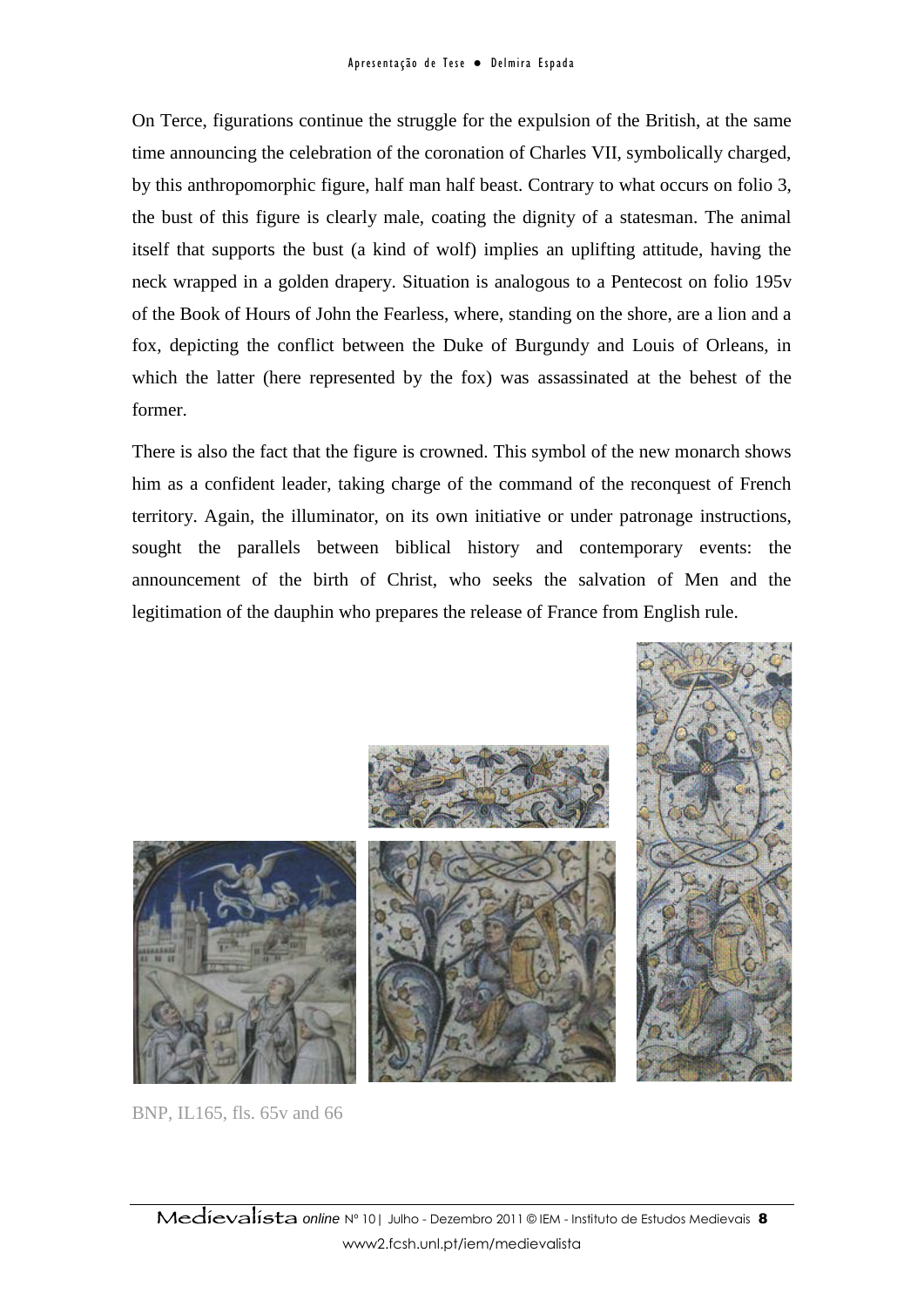At Sext, the marginal figurations give continuity to the narrative that we have been presenting, converging on the interpretation of the scenes as the tournament commemorating the recent coronation of the monarch, in Reims. In the nuclei of None, we stress the lower margin of folio 72v. Apparently only a hunting scene, this representation can be understood as an allusion to the martyrdom of Joan of Arc, and there is, again, the symbolic link between the two narratives: the first blood Christ shed for mankind, through circumcision (thumb) and the sacrifice of the Pucelle, here symbolized by the dove, who is martyred in the name of its divine mission (figurations marginal).



BNP, IL165, fl. 72v

Given the above, we thought that this manuscript has not been made specifically for Eleanor of Portugal, having come to her hands indirectly, possibly through a gift or by her own purchase.

Several authors suggest that Vrelant has searched for patrons in France, although there is no documentation that proves it. The narrative that we found on the margins of the Office of the Virgin reinforces, in our view, this possibility. Evaluating his course, we note that there are two instances in which the illuminator may have gone to France: the period between his departure of Utrecht and the installation in Bruges (1449-1451/54),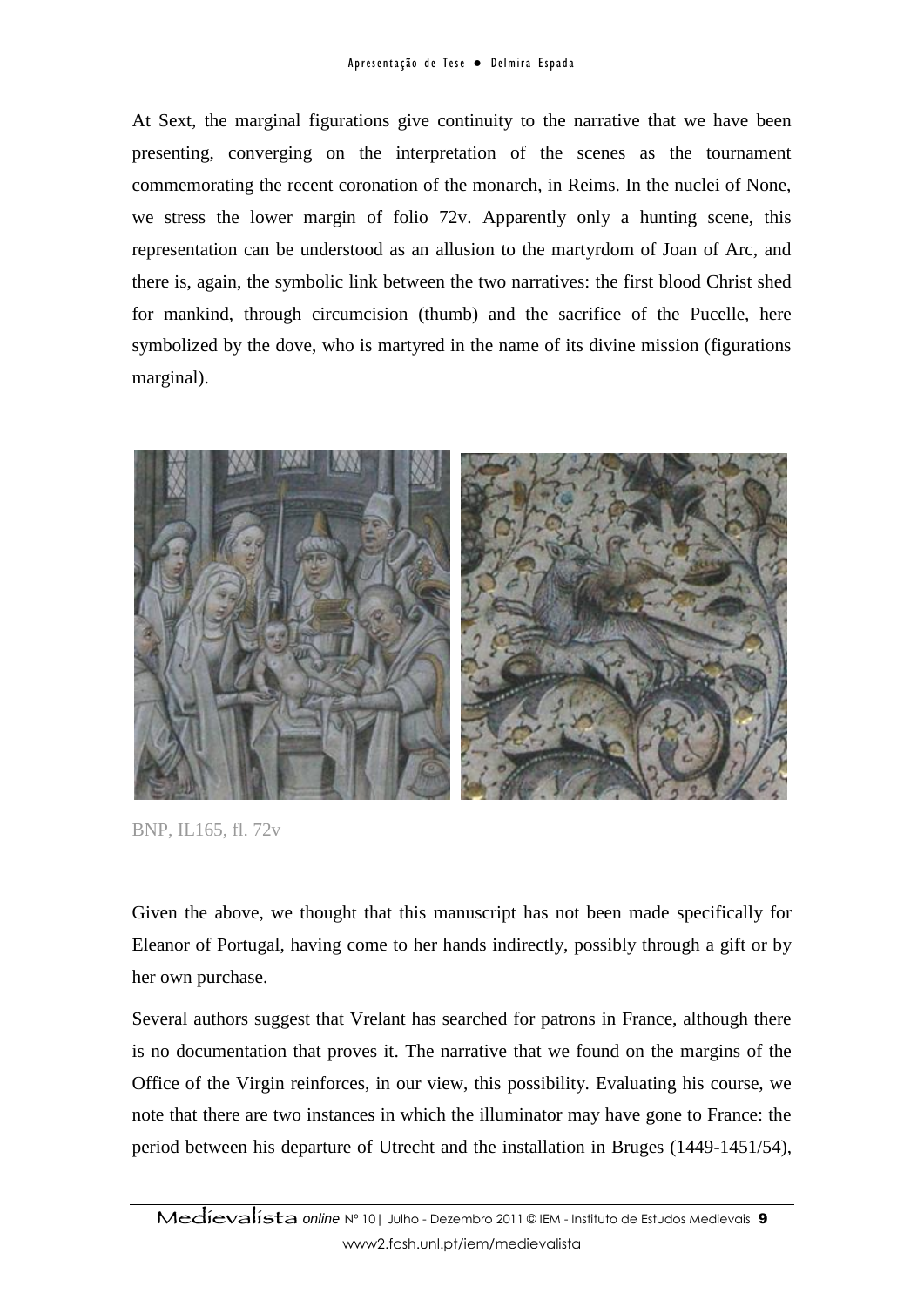or one that seems more feasible, between May 6, 1456 and June 28, 1459, in other words, during the period of time that he does not pay its contribution to the guild of St. John Evangelist of Bruges. Moreover, it is therefore pertinent to stress, that this interval (1456-59) coincides exactly with the annulment of the sentence which condemned Joan of Arc in 1431. By order of Charles VII, the case was reviewed and ordered its cancellation precisely in the year 1456.

Two other factors make us think that during the time that Vrelant suspended payment of his contributions he could have been in the Iberian Peninsula. Firstly, the said Book of Hours of Isabel the Catholic (Madrid, Biblioteca del Palacio, sn), allocated to the illuminator, was first owned by the Queen of Navarre and Aragon, Joan Enriquez. The latest annexation, in 1458, of the Crown of Aragon to Navarre which already had, puts it in an understandable predisposition to commission and sponsor artistic objects. The second clue that alerts us to the presence of Vrelant in the Peninsula follows, once again, from direct observation of our object of study and the similarities found between this codex and MS 854 of the Pierpont Morgan Library.

It seems to us therefore quite feasible that Vrelant has worked in the area of Navarra and Aragon, linked to the patronage of Queen Joanna Enriquez until 1459, when he may have returned to Bruges, leaving there the illuminated 165, maybe in possession of D. Ferdinand, son of that queen. When he marries Isabel the Catholic, in 1469, the manuscript will have escorted him to Castile where Juan de Carrion could have had contact with the codex.

Once you know Joanna the Mad, daughter of Isabella and Fernando, inherited the said Book of Hours of Isabella the Catholic, it seems plausible that the IL 165 has entered Portugal with one of his sisters, the Infanta Isabel, at the time of her marriages to Prince Afonso (1490) and later D. Manuel (1497) or with Infanta Mary, who married the sovereign in 1500.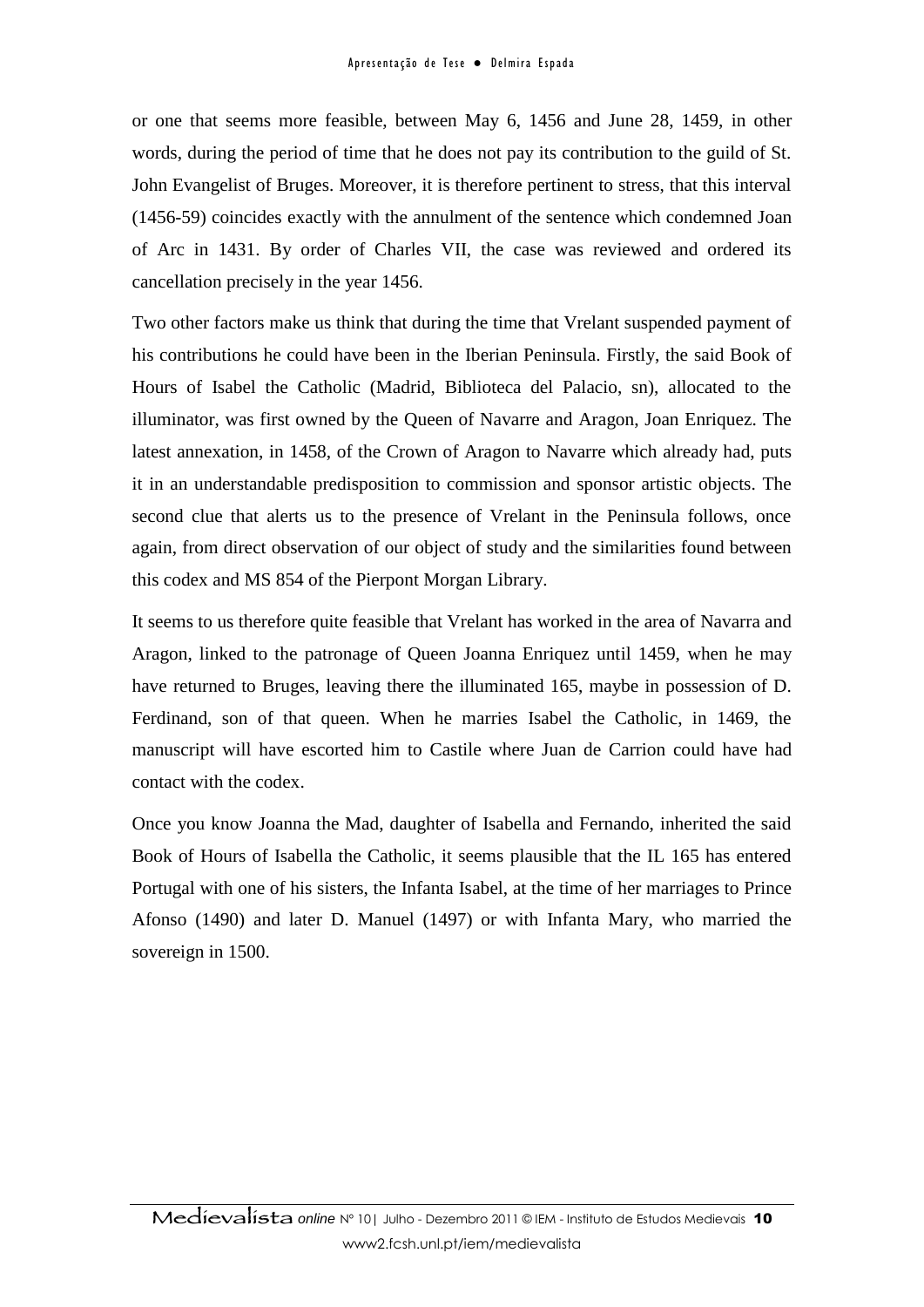

BNP, IL165, fls. 76v, 99v and 114v

#### **COMO CITAR ESTE ARTIGO**

#### **Referência electrónica:**

ESPADA Delmira – *A luz da grisalha. Arte, Liturgia e História no Livro de Horas dito de D. Leonor – Il165 da BNP.* Tese de Mestrado em História da Arte Medieval apresentada à Faculdade de Ciências Sociais e Humanas da Universidade Nova de Lisboa, Setembro 2010. Orientação da Professora Doutora Maria Adelaide Miranda. *Medievalista* [Em linha]. Nº10, (Julho de 2011). [Consultado dd.mm.aaaa]. Disponível em http://www2.fcsh.unl.pt/iem/medievalista/MEDIEVALISTA10\espada1009.html. ISSN 1646-740X.